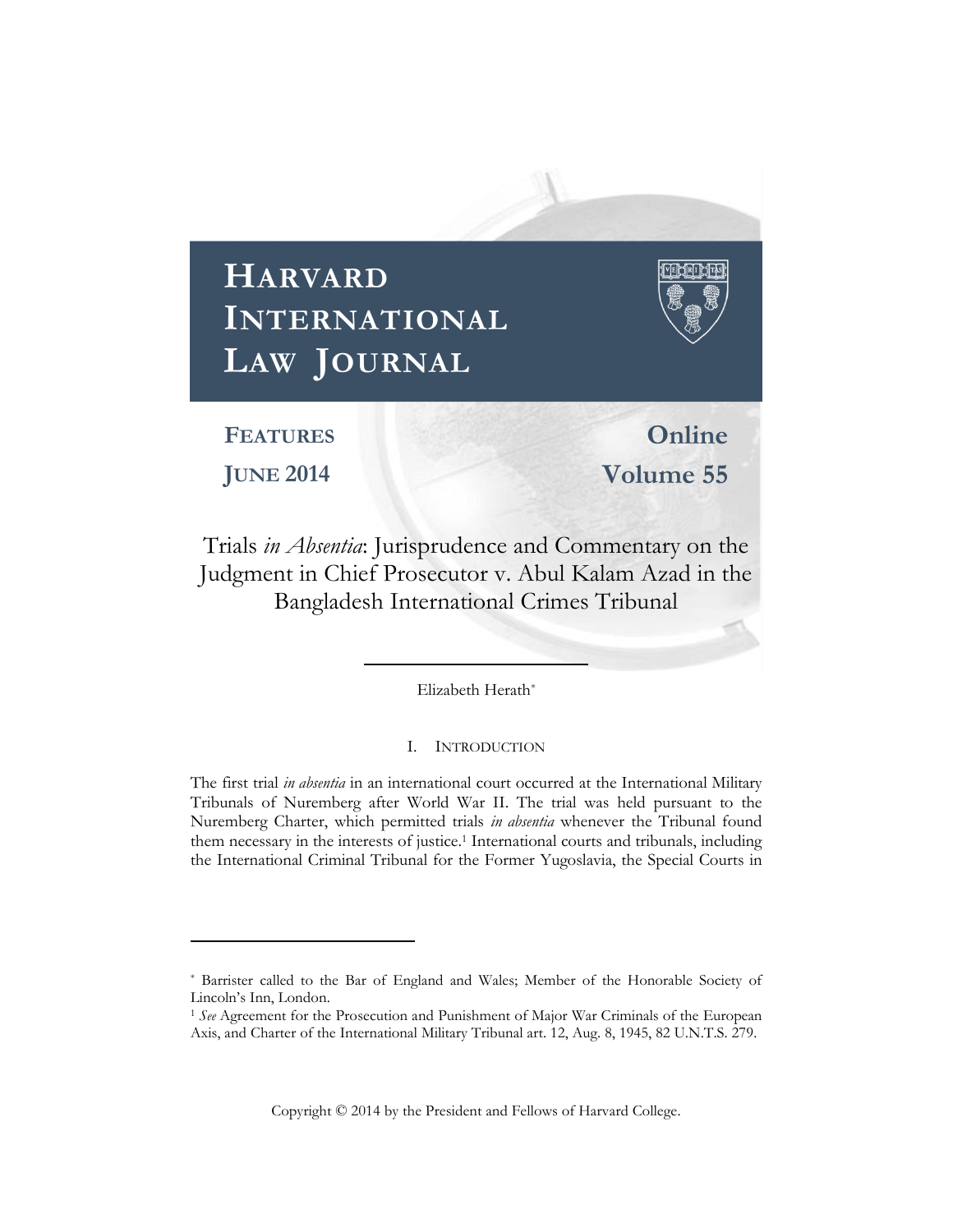Cambodia, and the International Criminal Court, have rejected the introduction of trials *in absentia*. <sup>2</sup> In certain circumstances however, hearings *in absentia* are allowed.<sup>3</sup>

For the first time since Martin Bormann's 1946 trial *in absentia* in the Nuremberg tribunals,<sup>4</sup> the Special Tribunal for Lebanon ("STL") ruled in favor of initiating a trial *in absentia* in an international court in the case of *The Prosecutor v. Salim Jamil Ayyash, Mustafa Amine Badreddine, Hussein Hassan Oneissi, and Assad Hassan Sabra.*<sup>5</sup> The case of *The Prosecutor v. Abul Kalam Azad*<sup>6</sup> in the International Crimes Tribunal (Bangladesh) is another example of a controversial ruling to hold a trial *in absentia*. The Bangladeshi government established the tribunal in 2009 to investigate and prosecute individuals

<sup>2</sup> Article 21(d) of the ICTY Statute provides that the accused has the right "to be tried in his presence and to defend himself in person or through legal assistance of his own choosing" and makes no mention of permitting trials in absentia. Statute of the International Tribunal, 32 I.L.M. 1192 [hereinafter ICTY Statute], available at http://www.un.org/icty/basic/statut/ statute.htm, adopted by S.C. Res. 827, U.N. SCOR, 48th Sess., 3217th mtg. U.N. Doc.  $S/RES/827$  (1993), 32 I.L.M. 1203. Article 17(4)(d) of the Statute of the Special Court for Sierra Leone also provides that the accused shall have the right "[t]o be tried in his or her presence." Report of the Secretary-General on the Establishment of a Special Court for Sierra Leone, U.N. SCOR, 55th Sess., U.N. Doc. S/2000/915 (2000) [hereinafter Statute of the Special Court for Sierra Leone].

<sup>3</sup> International Criminal Tribunal for the Former Yugoslavia Rules of Procedure and Evidence, Rule 80(b) provides that "[t]he Trial Chamber may order the removal of an accused from the courtroom and continue the proceedings in the absence of the accused if the accused has persisted in disruptive conduct following a warning that such conduct may warrant the removal of the accused from the courtroom." ICTY R.P. & Evid. 80(B), U.N. Doc. IT/32/Rev. 49 (May 22, 2013) (as amended). Rule 60(A) of the Special Court for Sierra Leone's Rules of Procedure and Evidence further states that "[a]n accused may not be tried in his absence, unless: (i) the accused has made his initial appearance, has been afforded the right to appear at his own trial, but refuses to do so; or (ii) the accused, having made his initial appearance, is at large and refuses to appear in court." SCSL R.P. & Evid. 60(A) (May 27, 2008) (as amended).

<sup>4</sup> *See generally* Yale Law School, *Nuremberg Trial Proceedings Vol. 1 Indictment*, THE AVALON PROJECT, http://avalon.law.yale.edu/imt/count.asp (containing documents relating to the Trial of German Major War Criminals at the International Military Tribunal, including the trial *in absentia* of Martin Bormann).

<sup>5</sup> *See generally* Prosecutor v. Jamil Ayyash, Case No. STL-11-01/I/TC, Decision to Hold Trial *in Absentia* (Special Trib. for Lebanon Feb. 1, 2012).

<sup>6</sup> Chief Prosecutor v. Maulana Abul Kalam Azad, alias Bachu (trial *in absentia*), ICT-BD Case No. 05 of 2012 (International Crimes Tribunal in Bangladesh Jan. 21, 2013) (discussing the issue of trials *in absentia*), *available at* [http://bangladeshtrialobserver.files.wordpress.com/](http://bangladeshtrialobserver.files.wordpress.com/2012/12/full_judgement_azad.pdf) [2012/12/full\\_judgement\\_azad.pdf](http://bangladeshtrialobserver.files.wordpress.com/2012/12/full_judgement_azad.pdf) [hereinafter Prosecutor v. Azad].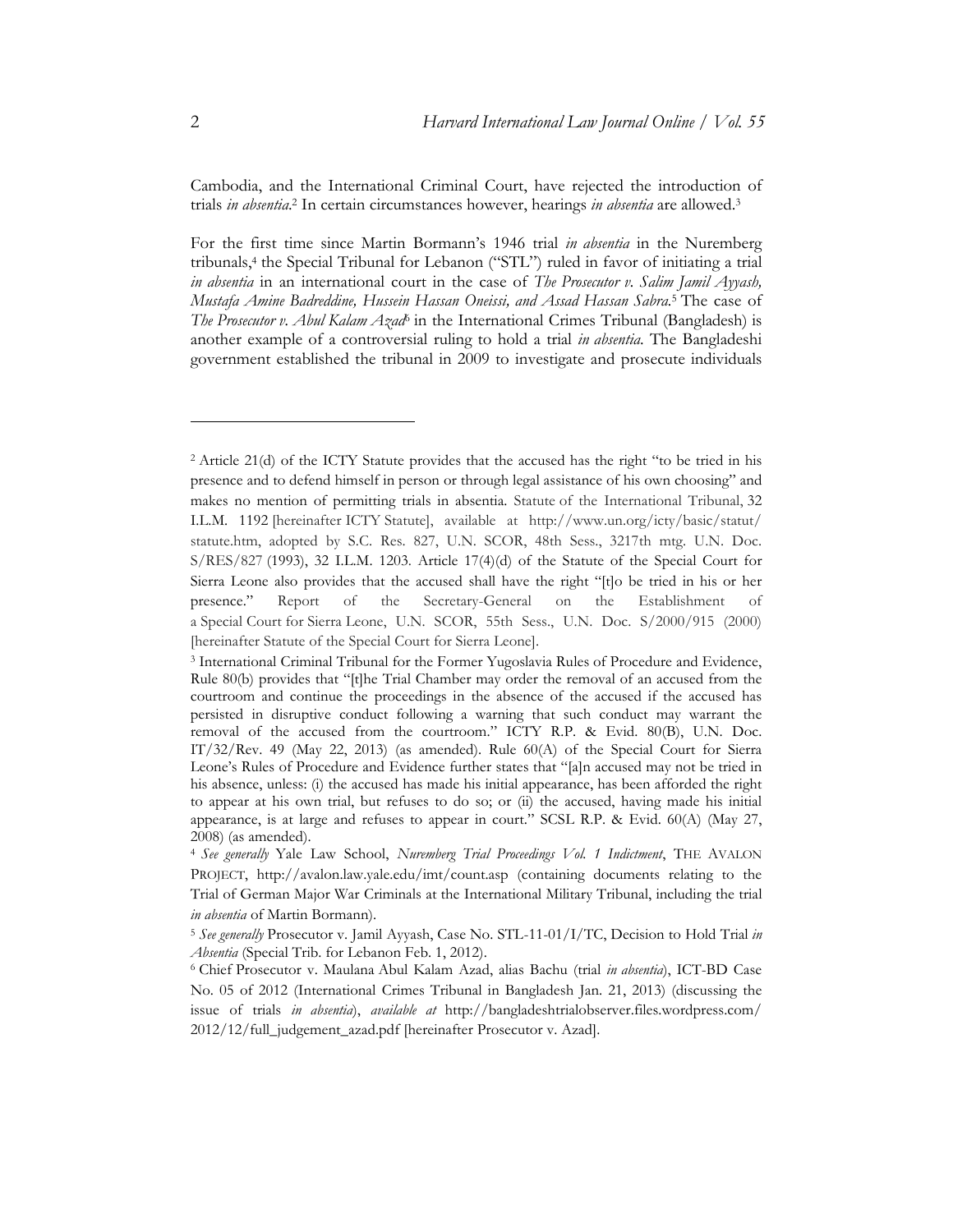for war crimes committed during the Bangladesh Liberation War in 1971.<sup>7</sup> Abul Azad, the defendant in the case, was a politician and cleric tried and convicted *in absentia* for genocide and crimes against humanity on January 21, 2013.<sup>8</sup>

### II. TRIALS *IN ABSENTIA* UNDER INTERNATIONAL LAW

A defendant's right to be present during trial is fundamental to due process and is encapsulated in the International Covenant on Civil and Political Rights ("ICCPR"), which provides:

In the determination of any criminal charge against him, everyone shall be entitled to the following minimum guarantees, in full equality:

….(d) To be tried in his presence, and to defend himself in person or through legal assistance of his own choosing; to be informed, if he does not have legal assistance, of this right; and to have legal assistance assigned to him, in any case where the interests of justice so require, and without payment by him in any such case if he does not have sufficient means to pay for it.<sup>9</sup>

General Comment No. 13 of the UN Human Rights Committee ("UNHRC") states, "The accused or his lawyer must have the right to act diligently and fearlessly in pursuing all available defenses and the right to challenge the conduct of the case if they believe it to be unfair. When exceptionally for justified reasons trials *in absentia* are held, strict observance of the rights of the defense is all the more necessary."<sup>10</sup> This Comment does not define "justified reasons." However, in *Mbenge v. Zaire,*<sup>11</sup> the UNHRC shed some light on the particular circumstances that could justify a trial *in absentia*:

According to Article 14(3) of the Covenant, everyone is entitled to be tried in his presence and to defend himself in person or through legal assistance. This provision and other requirements of due process enshrined in Article 14 cannot be construed as invariably

<sup>7</sup> *See generally* International Crimes Tribunal-1, Bangladesh, *About ICT-BD,* INTERNATIONAL CRIMES TRIBUNAL, BANGLADESH, www.ict-bd.org/ict1/indexdetails.php.

<sup>8</sup> *See* Prosecutor v. Azad, *supra* note 6, ¶ 332.

<sup>9</sup> International Covenant on Civil and Political Rights art. 14(3)(b), Dec. 19, 1966, 999 U.N.T.S. 171, 6 I.L.M. 368 [hereinafter ICCPR].

<sup>10</sup> Office of the High Commiss'r for Human Rights, Human Rights Comm., 21st Sess., Art. 14, ¶ 11, HRI/GEN/1/Rev.9 (Vol. I) (Apr. 13, 1984).

<sup>11</sup> U.N. Human Rights Comm., Mbenge v. Zaire, U.N. Doc. CCPR/C/OP/2 (Mar. 25, 1983).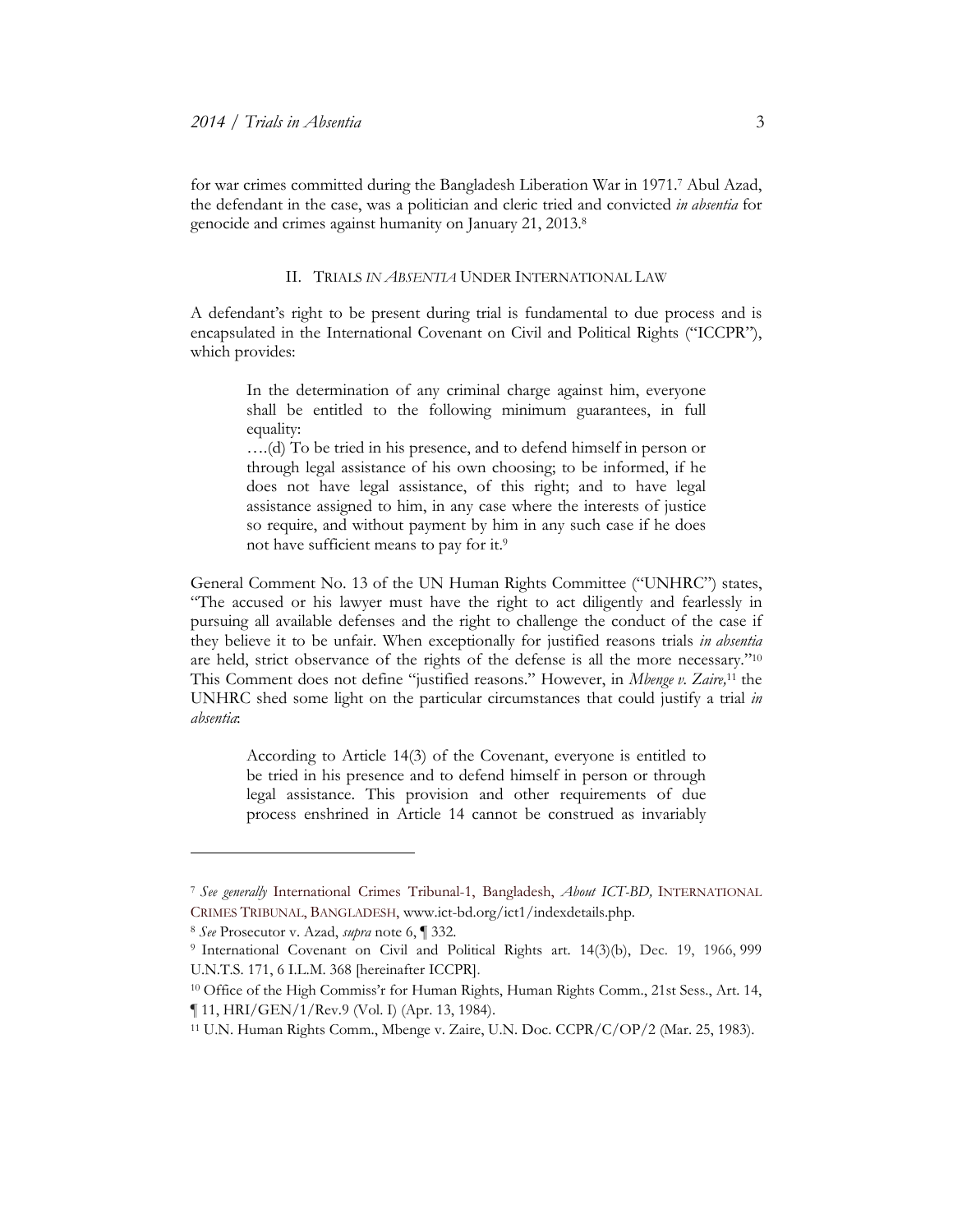rendering proceedings *in absentia* inadmissible, irrespective of the reasons for the accused person's absence. Indeed, proceedings *in absentia* are in some circumstances (for instance, when the accused person, although informed of the proceedings sufficiently in advance, declines to exercise his right to be present) permissible in the interest of the proper administration of justice.<sup>12</sup>

Referring to previous UNHRC decisions, the UNHRC in its General Comment No. 32 has recently set out safeguards that must be met before initiating trials *in absentia*. 13 When a trial *in absentia* is necessary for the proper administration of justice, to satisfy Article 14(3)(d) of the ICCPR, the prosecution must show that all due steps have been taken to inform the accused of the charges and proceedings.<sup>14</sup> The UNHRC states:

Proceedings in the absence of the accused may in some circumstances be permissible in the interest of the proper administration of justice, i.e. when accused persons, although informed of the proceedings sufficiently in advance, decline to exercise their right to be present. Consequently, such trials are only compatible with article 14, paragraph 3 (d) if the necessary steps are taken to summon accused persons in a timely manner and to inform them beforehand about the date and place of their trial and to request their attendance. <sup>15</sup>

In *Maleki v. Italy*,<sup>16</sup> the HRC concluded that exercising due diligence when attempting to notify the accused of the proceedings is insufficient to justify commencing a trial *in absentia*. <sup>17</sup> When the accused otherwise cannot be found, reasonable steps will not be sufficient unless the defendant is afforded the right to a retrial.<sup>18</sup> The prosecution must demonstrate that the defendant had actual knowledge of the proceedings. A failure to show this knowledge results in a violation of the defendant's right to be present.<sup>19</sup>

<sup>12</sup> ICCPR, *supra* note 9, ¶ 14.1.

<sup>13</sup> *See* Centre for Civil and Political Rights, Human Rights Comm., 90th Sess., Gen. Comment No. 32, Art. 14, ¶ 36, U.N. Doc. CCPR/C/GC/32 (Aug. 23, 2007).

<sup>14</sup> *See* ICCPR, *supra* note 9, ¶ 14.1.

<sup>15</sup> CCPR, *supra* note 13.

<sup>16</sup> *See* U.N. Human Rights Comm., Maleki v. Italy, Comm. No. 699/2996, U.N. Doc. CCPR/C/66/D/669/1996 (July 27, 1999).

<sup>17</sup> *Id.* ¶ 9.4.

<sup>18</sup> *Id.* ¶ 9.5.

<sup>19</sup> *Id.* ¶ 36.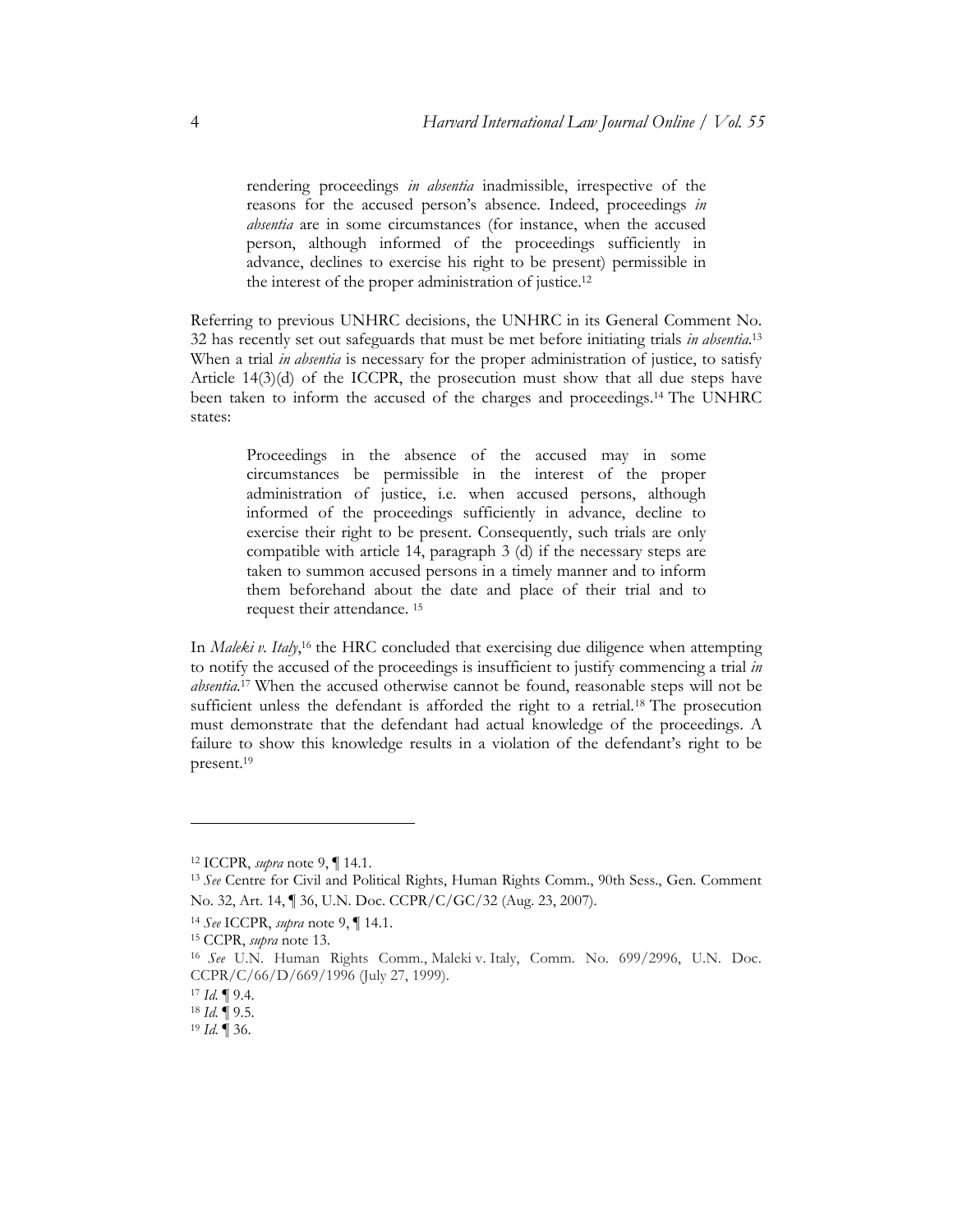#### III. EUROPEAN COURT OF HUMAN RIGHTS JURISPRUDENCE ON TRIALS *IN ABSENTIA*

Article 6(3) of the European Convention on Human Rights and Fundamental Freedoms ("ECHR") specifies that anyone charged with a criminal offense has the right "to defend himself in person or through legal assistance of his own choosing."<sup>20</sup> Interpreting Article 6 of the ECHR, the European Court of Human Rights ("ECtHR") stated in *Colozza v. Italy*: 21

Although this is not expressly mentioned in paragraph 1 of Article 6, the object and purpose of the Article taken as a whole show that a person 'charged with a criminal offence' is entitled to take part in the hearing. Moreover, sub-paragraphs (c), (d) and (e) of paragraph 3 guarantee to 'everyone charged with a criminal offence' the right 'to defend himself in person,' 'to examine or have examined witnesses' and 'to have the free assistance of an interpreter if he cannot understand or speak the language used in court,' and it is difficult to see how he could exercise these rights without being present.<sup>22</sup>

In *Poitrimol v. France*, the ECtHR declared, "[S]uch a waiver [of the right to appear and to defend himself] must, if it is to be effective for Convention purposes, be established in an unequivocal manner and be attended by minimum safeguards commensurate to its importance" 23

Subject to procedural safeguards, trials *in absentia* are permitted in certain prescribed circumstances. These safeguards can be summarized from the ECtHR jurisprudence as follows:

(i) The accused must have knowledge of the indictment and proceedings (which must be demonstrated by the prosecution), and voluntarily chooses to be absent from the hearings and unequivocally states this to the court;

(ii) The accused must have unequivocally stated to the court that he waives his right to be present at court but by his behavior implies

<sup>20</sup> European Convention for the Protection of Human Rights and Fundamental Freedoms art. 6(3), Nov. 4, 1950, 213 U.N.T.S. 222.

<sup>21</sup> Colozza v. Italy, 89 Eur. Ct. H.R. (ser. A) (1985) *available at* http://hudoc.echr.coe.int/sites/ eng/pages/search.aspx?i=001-57462.

<sup>22</sup> *Id*. ¶ 27.

<sup>23</sup> Poitrimol v. France, 277 Eur. Ct. H.R. (ser. A), ¶ 31 (1993), *available at* http://hudoc.echr. coe.int/sites/eng/pages/search.aspx?i=001-57858.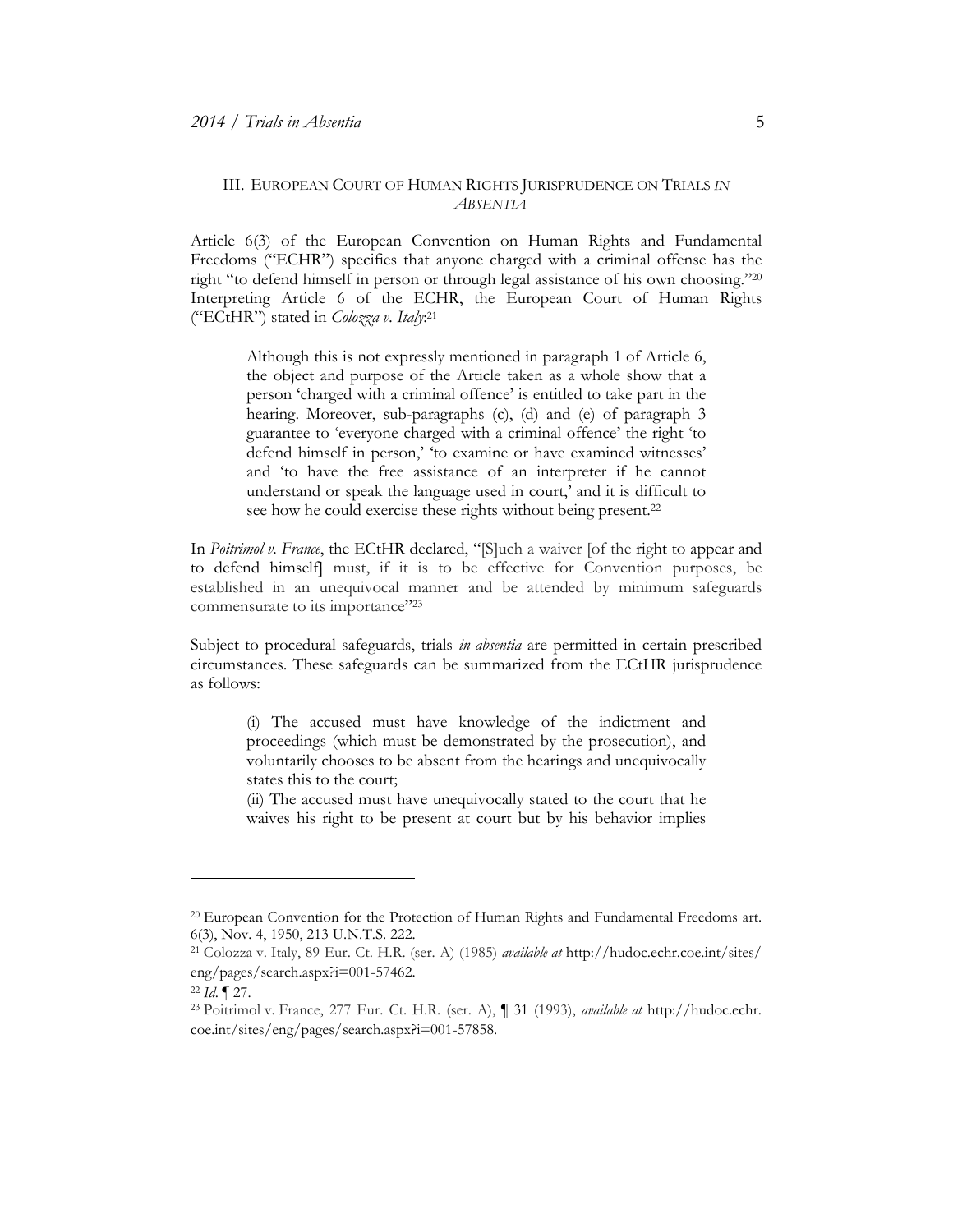that he waives his right to be present e.g., when a defendant is absconding;

(iii) The defendant has been expelled from the courtroom for disruption or misconduct.

In the first set of circumstances, a trial *in absentia* can be held provided that the accused has been duly informed of the proceedings and has unequivocally refused to be present during her trial. A defendant's silence after attempted notice does not constitute a waiver.<sup>24</sup>

In *Sejdovic v. Italy*, the ECtHR acknowledged the importance of the accused's presence during trial. Recommending a balancing exercise between the defendant's rights and the rights of the victim and witnesses, the court states, "The legislature must accordingly be able to discourage unjustified absences, provided that any sanctions used are not disproportionate in the circumstances of the case and the defendant is not deprived of his right to be defended by counsel."<sup>25</sup> Furthermore, the ECtHR confirmed in *Pelladoah v. The Netherlands* that the defendant has the right to legal representation, even if he or she is absent from the trial.<sup>26</sup>

In the absence of an unconditional right to retrial, when the defendant is presumed to be absconding or cannot be located, the prosecution must show that the defendant had actual knowledge of the proceedings before a waiver of the accused's right to attend his trial can be inferred.<sup>27</sup> Arguably, a waiver of the right to attend can be inferred when public announcement of proceedings gives a defendant's constructive knowledge and allow courts to proceed in the defendant's absence. However, the jurisprudence on this point expresses that without a clear demonstration by the prosecution of the accused's actual knowledge of the proceedings, a court may *not* commence a trial *in absentia* unless the defendant has a right to retrial.<sup>28</sup> The burden of proving the defendant's actual knowledge of the proceedings lies with the prosecution or the applicant state.<sup>29</sup>

In the final set of circumstances, the ECtHR most recently held that when a defendant's behavior is disruptive to the extent that the court deems it necessary to

<sup>24</sup> *See* Colozza v. Italy, App. No. 9024/80, Eur. Ct. H.R., ¶ 28 (1985).

<sup>25</sup> Sedjovic v. Italy, App. No. 56581/00, Eur. Ct. H.R., ¶ 92 (2000), *available at* http://hudoc.echr.coe.int/sites/eng/pages/search.aspx?i=001-72629.

<sup>26</sup> *See* Pelladoah v. The Netherlands, App. No. 16737/90, Eur. Ct. H.R., ¶ 40 (1994), *available at* http://hudoc.echr.coe.int/sites/eng/pages/search.aspx?i=001-57902.

<sup>27</sup>*See Sejdovic v. Italy*, ECtHR Application No. 56581/2000, judgment of 1 March 2006, reported at [2008] ECHR 620.

<sup>28</sup> *See generally* Krombach v. France, 2001-II Eur. Ct. H.R. 88, *available at* http://hudoc.echr. coe.int/sites/eng/pages/search.aspx?i=001-59211.

<sup>29</sup> *See* Maleki*,* supra note 16, ¶ 9.4.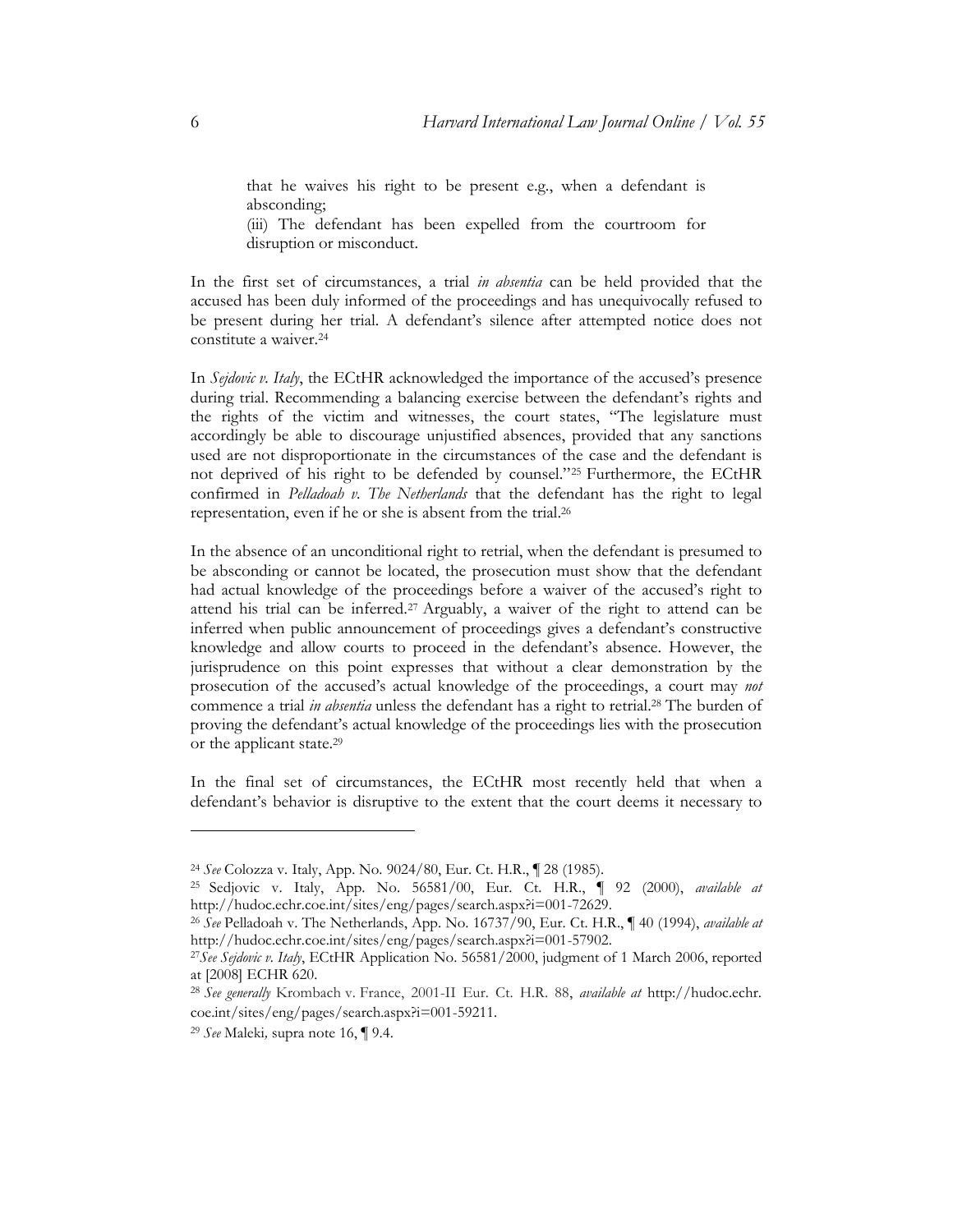expel him from the courtroom, the presiding judge should "establish that the applicant could have reasonably foreseen what the consequences of his ongoing conduct would be prior to her decision to order his removal from the courtroom."<sup>30</sup> This can be done by issuing a warning or allowing for a short adjournment to permit the defendant an opportunity to consider the consequences of his action and to compose himself.<sup>31</sup>

## IV. TRIALS *IN ABSENTIA* AND INTERNATIONAL TRIBUNALS

The International Criminal Tribunal for the Former Yugoslavia ("ICTY"), the International Criminal Tribunal for Rwanda ("ICTR"), and the Sierra Leone Special Court make no mention of permitting trials *in absentia* but expressly declare the importance of the presence of the accused during trial. The ICTR Statute provides that the accused has the right, "to be tried in his or her presence, and to defend himself or herself in person or through legal assistance of his or her own choosing."32 Likewise, the ICTY Statute provides that the accused has the right "to be tried in his presence, and to defend himself in person or through legal assistance of his own choosing." <sup>33</sup> The Statute of the Special Court for Sierra Leone echoes the aforementioned statutes, stating that the accused has the right to be "tried in his or her presence, and to defend himself or herself in person or through legal assistance of his or her own choosing."<sup>34</sup>

In *Prosecutor v. Delalic*, the defendant was absent one morning for unknown reasons and had not explicitly waived his right to be present through his counsel.<sup>35</sup> The court ruled that absent a clear waiver, the right to be present at trial is virtually absolute.<sup>36</sup> Rule 60 of the Special Court's Rules of Procedure and Evidence further states:

An accused may not be tried in his absence, unless: (i) the accused has made his initial appearance, has been afforded the right to appear

<sup>30</sup> Idalov v. Russia, App. No. 5826/03, Eur. Ct. H.R. (2012), *available at* http://hudoc.echr. coe.int/sites/eng/pages/search.aspx?i=001-110986 (citing Jones v. the United Kingdom, No. 30900/02, Eur. Ct. H.R. (2003), *available at* http://hudoc.echr.coe.int/sites/eng/pages/ search.aspx?i=001-23360).

<sup>31</sup> *Id.* ¶ 177.

<sup>32</sup> Statute of the International Criminal Tribunal for Rwanda art. 20, ¶ 4, Nov. 8, 1994, 33 I.L.M. 1598 [hereinafter ICTR Statute].

<sup>33</sup> ICTY Statute, *supra* note 2, art. 21, ¶ 4.

<sup>34</sup> Statute of the Special Court of Sierra Leone, *supra* note 2, art. 17, ¶ 4.

<sup>35</sup> Prosecutor v. Delalic, Case No. IT-96-21-A, Transcript, ¶¶ 8967-8976 (Int'l Crim. Trib. for the Former Yugoslavia Nov. 4, 1997).

<sup>36</sup> *Id.* ¶ 8969.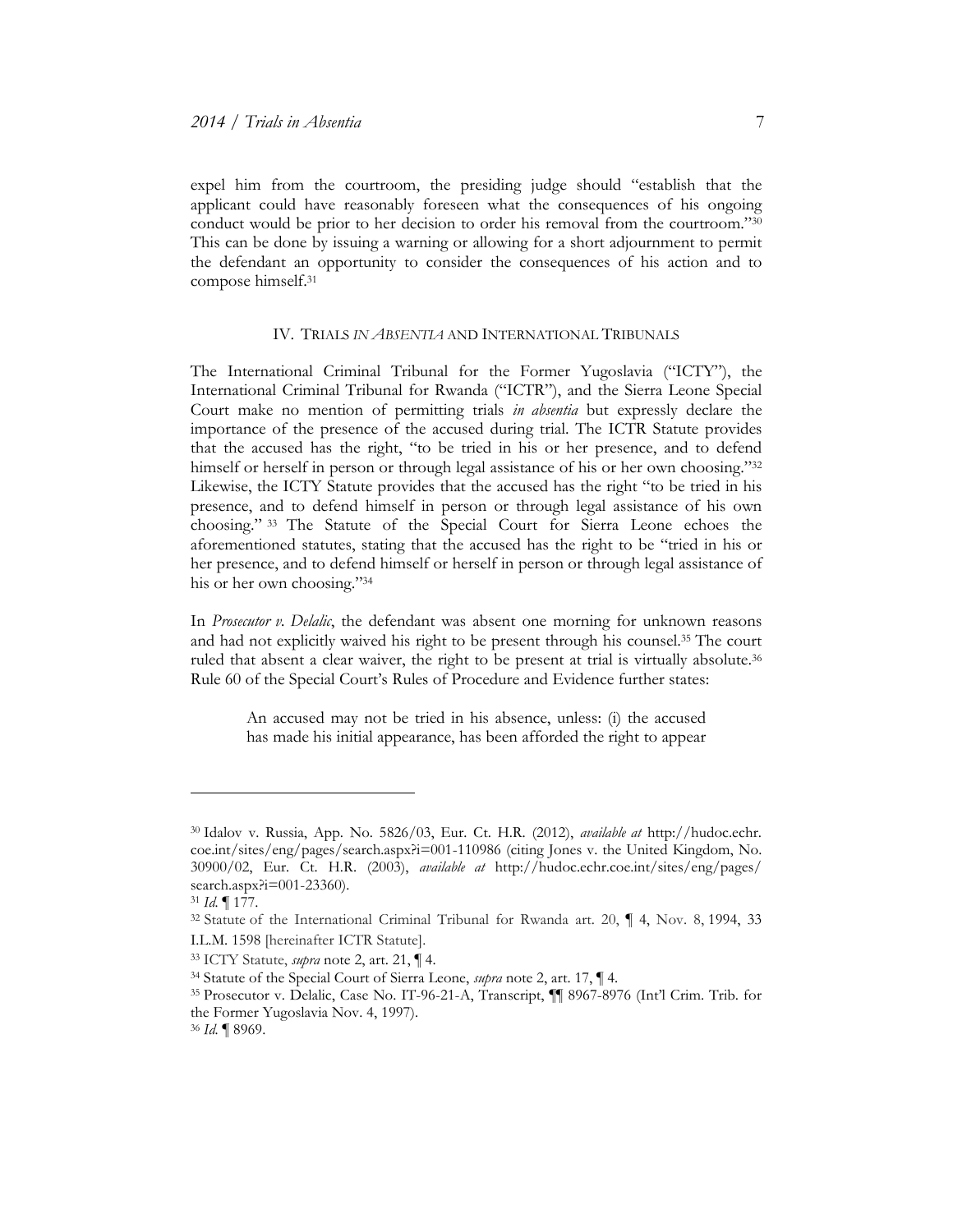at his own trial, but refuses to do so; or (ii) the accused, having made his initial appearance, is at large and refuses to appear in court.<sup>37</sup>

In *Prosecutor v. Blaskic*, the ICTY Appeals Chamber indicated the possibility of initiating trials *in absentia* in specific cases, holding that "*in absentia* proceedings may be exceptionally warranted in cases involving contempt of the international tribunal, where the person charged fails to appear in court, thus obstructing the administration of justice."<sup>38</sup>

In *Prosecutor v. Barayagwiza*, the ICTR held that when an accused is aware of his right to attend his trial but chooses to waive that right, "neither the Statute nor any human rights law prevents the case from proceeding in his absence."<sup>39</sup>

The International Criminal Court ("ICC") distinguishes between pretrial proceedings and trial proceedings. The Rome Statute provides that the accused must be present during the trial, unless they are disruptive enough to court proceedings to require expulsion.<sup>40</sup> Nonetheless, the accused must still be provided with "communications technology for him or her to observe the trial and instruct counsel from outside the courtroom."<sup>41</sup> This measure should only be taken in "exceptional circumstances, after other reasonable alternatives have proved inadequate, and only for such duration as is strictly required."<sup>42</sup> The ICC permits pretrial proceedings to be held *in absentia* if the accused has waived his right to be present or if the accused has "fled or cannot be found and all reasonable steps have been taken to secure his or her appearance before the Court and to inform the person of the charges and that a hearing to confirm those charges will be held."<sup>43</sup> In this instance, the court will provide an accused with legal representation.

<sup>37</sup> SCSL R.P. & Evid., *supra* note 3, at 60.

<sup>38</sup> Prosecutor v. Blaskic, Case No. IT-95-14-AR, Judgement on the Request of the Republic of Croatia for Review of the Decision of Trial Chamber II of 18 July 1997, ¶ 59 (Int'l Crim. Trib. for the Former Yugoslavia Oct. 29, 1997).

<sup>39</sup> Prosecutor v. Barayagwiza, Case No. ICTR-97-19-T, Decision on Defense Motion to Withdraw ¶ 6 (Int'l Crim. Trib. for Rwanda Nov. 2, 2000).

<sup>40</sup> Rome Statute of the International Criminal Court art. 63, July 17, 1998, 2187 U.N.T.S. 90 [hereinafter Rome Statute].

<sup>41</sup> *Id.* art. 63, ¶ 2.

<sup>42</sup> *Id*.

<sup>43</sup> Rome Statute, *supra* note 41, art. 61, ¶ 2.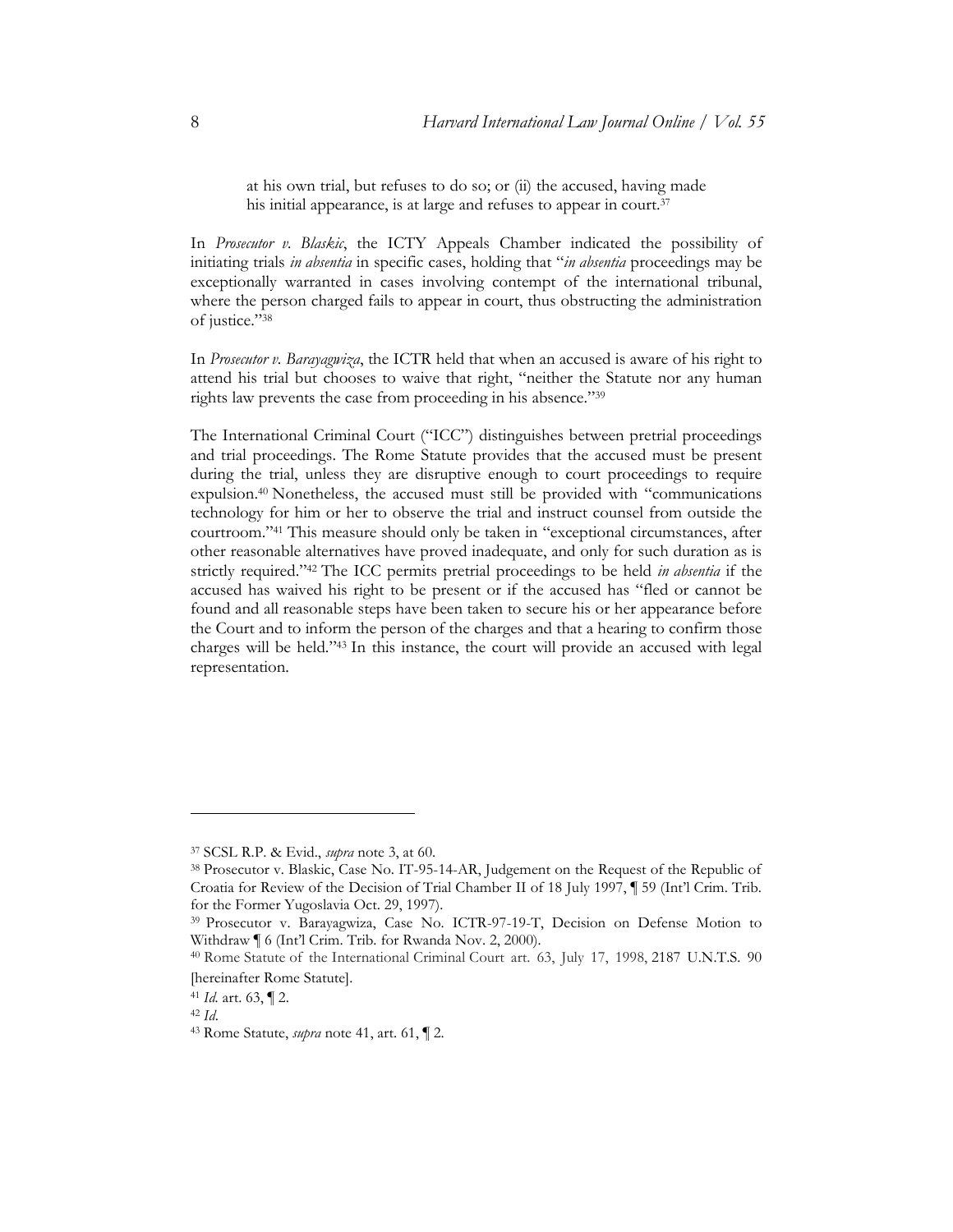#### V. ABUL KALAM AZAD'S TRIAL *IN ABSENTIA*

The Special Tribunal for Lebanon ("STL"), established in 2007,<sup>44</sup> is the only international tribunal whose statute permits trials *in absentia.* They are permitted when the accused:

(i) Has expressly and in writing waived his or her right to be present; (ii) Has not been handed over to the Tribunal by the State authorities concerned;

From the jurisprudence of the ECtHR and international tribunals, the following procedural safeguards must be met before a trial *in absentia* can be legitimately held:

(i) The accused must have been informed of the proceedings and it must be demonstrated that the accused had actual knowledge;<sup>45</sup> (ii) The accused must be afforded the right to appear in court at any moment and request a retrial;<sup>46</sup>

(iii) The accused must be legally represented;<sup>47</sup>

(iv) It must be clearly demonstrated that the accused is absconding and not simply that he cannot be located.<sup>48</sup>

Taking the first condition, whether Mr. Azad was properly informed of the impending trial and whether the prosecution demonstrated that he had actual knowledge, we look to the findings of fact made by Bangladesh's Tribunal. The judgment states:

Dhaka Metropolitan Police (DMP) submitted the execution report before the Tribunal stating that the accused Abul Kalam Azad  $(a)$ Bachchu could not be arrested as he has already absconded and he is learnt to have left the country instantly before the earlier warrant for arrest issued by this Tribunal. In this circumstance, the Tribunal, as required under Rule 31 of the ROP, ordered to publish a notice in two daily newspapers, one in Bangla and another in English asking the accused to appear before this Tribunal within ten (10) days from the date of publication of such notice. Accordingly, the notice has been published on 25 October issue of 'The Daily Janakantha' (Bengali daily) and 'The Daily Star' (English daily). But despite

<sup>45</sup> *See generally* Colozza v. Italy, *supra* note 24; *see also* Poitrimol v. France, *supra* note 23.

<sup>44</sup> S.C. Res. 1757, ¶¶ 1–4, U.N. Doc. S/RES/1757 (May 30, 2007).

<sup>46</sup> *See* CCPR, Human Rights Comm., 66th Sess., July 12–30, 1999, Annex, ¶ 9.5 Comm'n No. 699/1996 (Sept. 13, 1999).

<sup>47</sup> *See* Mbenge v. Zaire, *supra* note 11, ¶ 14.1.

<sup>48</sup> *See id.* ¶ 14.2.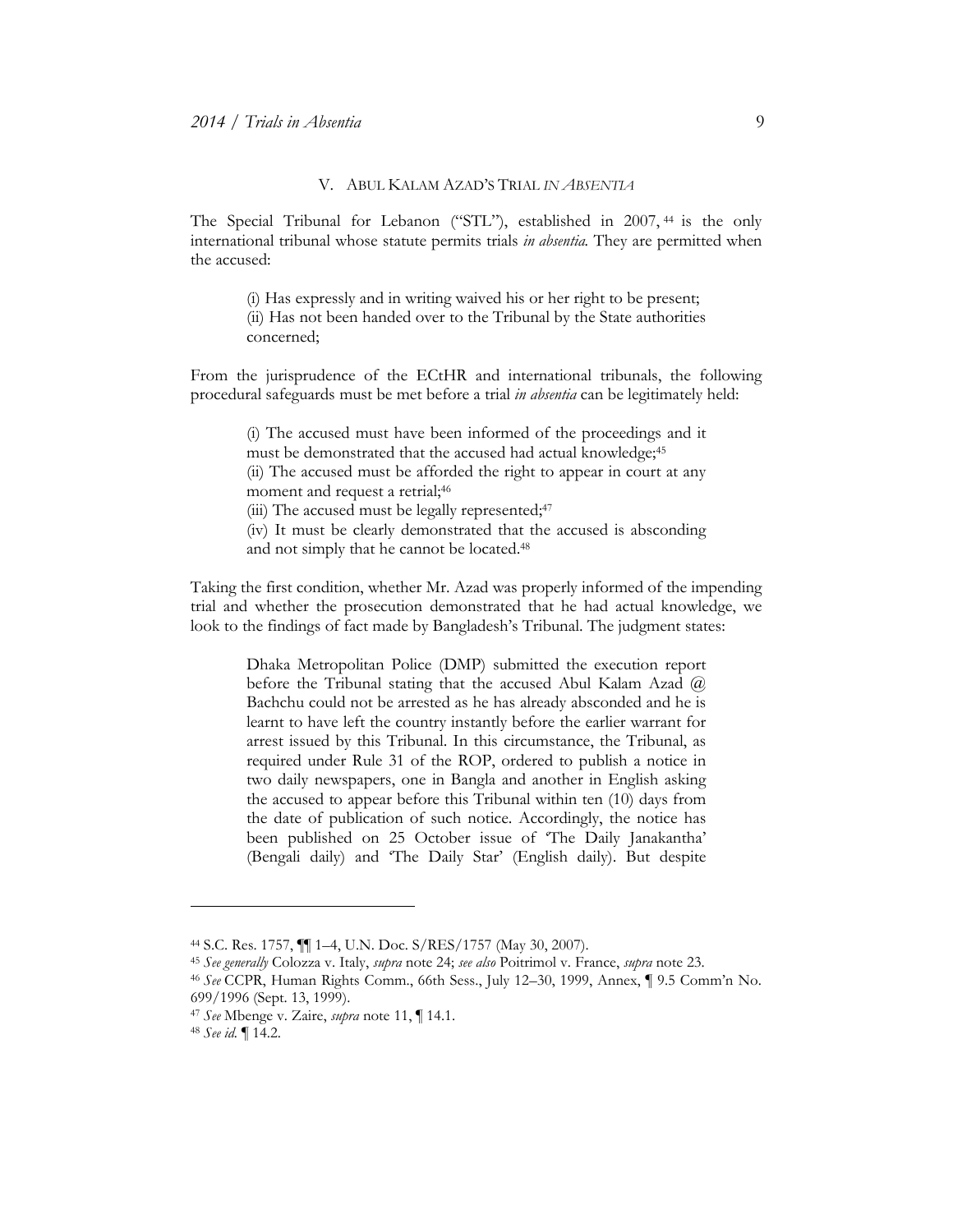publication of such notice the accused has not appeared before this Tribunal.<sup>49</sup>

This paragraph relates to two of the aforementioned conditions: the first of proper defendant notification and the fourth of demonstrating that the accused is absconding and not simply unable to be found. The jurisprudence on this first point underscores that the prosecution must clearly demonstrate that the accused has been notified. The next point of contention is that although according to the Tribunal's Rules of Procedure, notice must be made publicly in two national newspapers, this is not sufficient to meet the requirement that the accused must be properly informed of the proceedings before absconsion can be concluded. Secondly, the Tribunal fails to mention the facts relied upon to decide that Mr. Azad had absconded. Instead, they merely write that the police had reported "that [Mr Azad] has already absconded."<sup>50</sup>

The *Azad* judgment explains:

United Nations reversed its policy against trials *in absentia* with the Special Tribunal for Lebanon (STL or Lebanon Tribunal) in 2006. The STL allows trials "to commence and to end…without an accused ever having showed up in court. The STL (Special Tribunal for Lebanon) expressly allows for trials in the absence of the accused in article 22 of the STL Statute, entitled "Trials in absentia." Article 22(1), lists the situations where the STL can hold trials in the accused's absence.<sup>51</sup>

While true, this statement is somewhat misleading as the Tribunal fails to mention Article 22 section 3 of the STL Statute, which states:

In case of conviction in absentia, the accused, if he or she had not designated a defence counsel of his or her choosing, shall have the right to be retried in his or her presence before the Special Tribunal, unless he or she accepts the judgement.<sup>52</sup>

Accordingly, a defendant has the right to a retrial when a trial is held in her absence, but only if she had not appointed a defense counsel. However, this provision is not fully compliant with the jurisprudence on trials *in absentia* since the right to a retrial as stated in the STL statute disappears if the accused has appointed counsel. This is a violation of both the right to a retrial and the defendant's right to counsel as per the ECtHr's and UNHRC's jurisprudence. The exercise of one right cannot diminish the

<sup>49</sup> Prosecutor v. Azad, *supra* note 6, ¶ 20.

<sup>50</sup> *Id.*

<sup>51</sup> *Id.* ¶ 50.

<sup>52</sup> S.C. Res. 1757, *supra* note 45, art. 22, ¶ 3.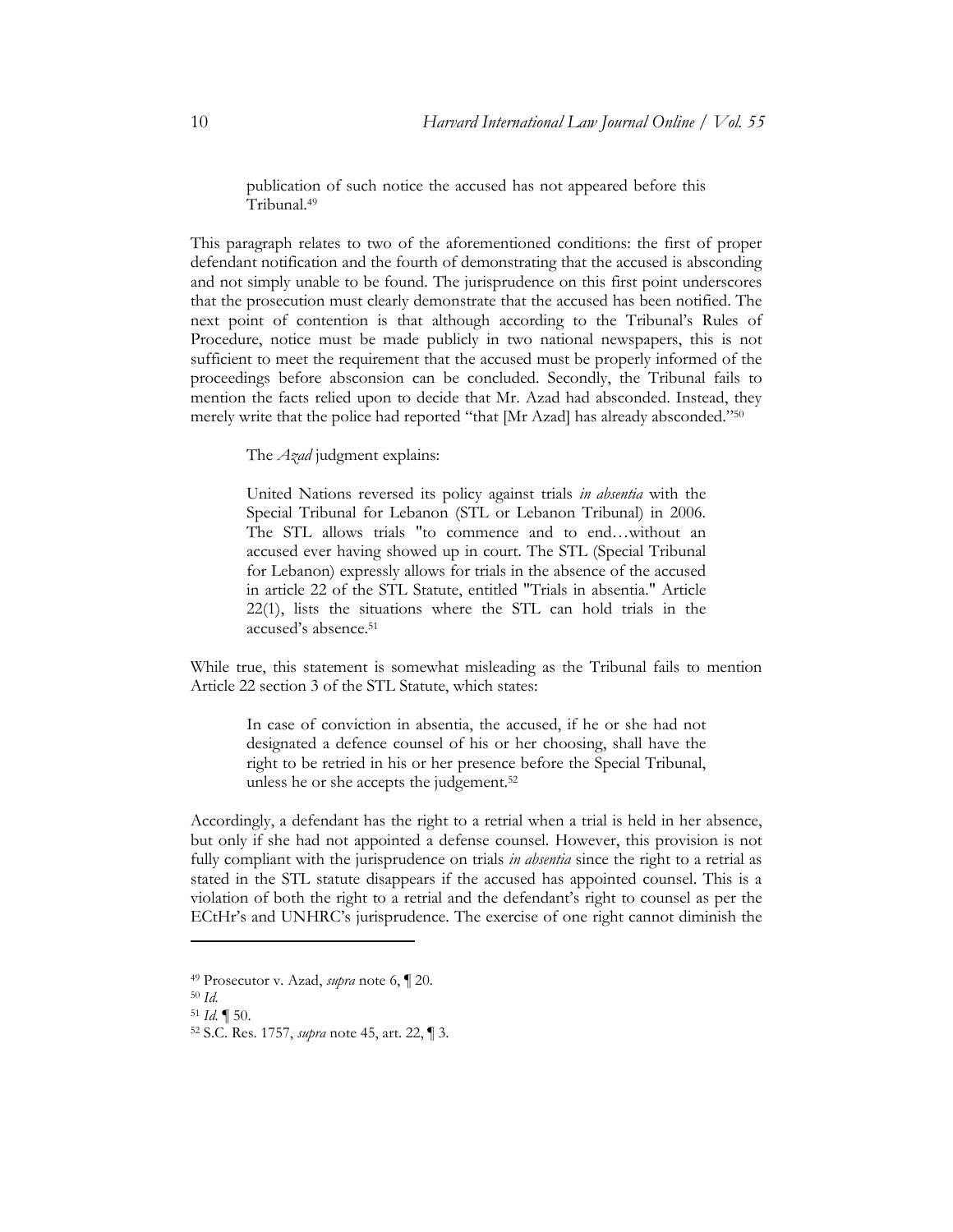other; defendants must be afforded an unconditional right to both. Furthermore, neither the International Criminal Tribunals Act (Bangladesh) nor the Rules of Procedure of the International Crimes Tribunal (Bangladesh) mention the opportunity for a retrial so it is unclear where the tribunal draws its authority from in deciding to hold the trial of Abul Azad *in absentia*.

The Bangladesh Tribunal mentions that "under section 22(1)(c) of the STL statute, the accused may be tried *in absentia* when he refuses to appear after an initial appearance (absconded)."<sup>53</sup> The Tribunal has confused two different circumstances: first, when a defendant expressly waives his right to attend his trial, and second, when a defendant is absent without notice and may be absconding. If the first applies, then the jurisprudence suggests that the right to retrial is not a prerequisite to a trial *in absentia*. <sup>54</sup> However, if the second set of circumstances applies, the jurisprudence unequivocally states that compliance with Article 14 of the ICCPR and with Article 6 of the ECHR requires a right to retrial.<sup>55</sup> The Tribunal continues:

The jurisprudence of both the ICCPR and the ECHR confirms that a trial *in absentia* will not violate a person's right to be present when he has expressly declined to exercise this right. The circumstance and the time and way the accused had gone to absconsion and left country led us to lawful inference that the accused has expressly declined to exercise his right to be present in trial.<sup>56</sup>

The first sentence is correct, but based on the facts relied upon by the Tribunal, it cannot be concluded that Mr. Azad had expressly waived his right to be present. An express waiver can only exist when an accused has directly informed the court that he wishes to waive his right to be present. Absent this direct waiver, if a court is to be compliant with Article 14 of the ICCPR, as the Tribunal states it is,<sup>57</sup> clear evidence that the accused has been properly informed and of his absconding must be adduced before a trial *in absentia* can legitimately occur. Furthermore, there must be an unfettered right to a retrial. While strong evidence may have indicated that Mr. Azad indeed absconded, the Tribunal failed to mention it in its judgment. This strong evidence of absconding, missing in the Tribunal's judgment, is crucial in adjudicating the legitimacy of initiating a trial *in absentia*.

In relation to the strict observance of defense rights in the absence of the accused, it is very unlikely that the defense were given sufficient time to prepare a proper defense case, an issue that is of even greater important in reference to a trial *in absentia*. On

<sup>53</sup> Prosecutor v. Azad, *supra* note 6, ¶ 51.

<sup>54</sup> *See e.g.*, Maleki v. Italy, *supra* note 16, ¶¶ 9.3–9.4.

<sup>55</sup> *See generally* Mbenge v. Zaire, *supra* note 11, ¶¶ 14.1–14.2.

<sup>56</sup> Prosecutor v. Azad, *supra* note 6, ¶ 53.

<sup>57</sup> *Id.* ¶ 26.